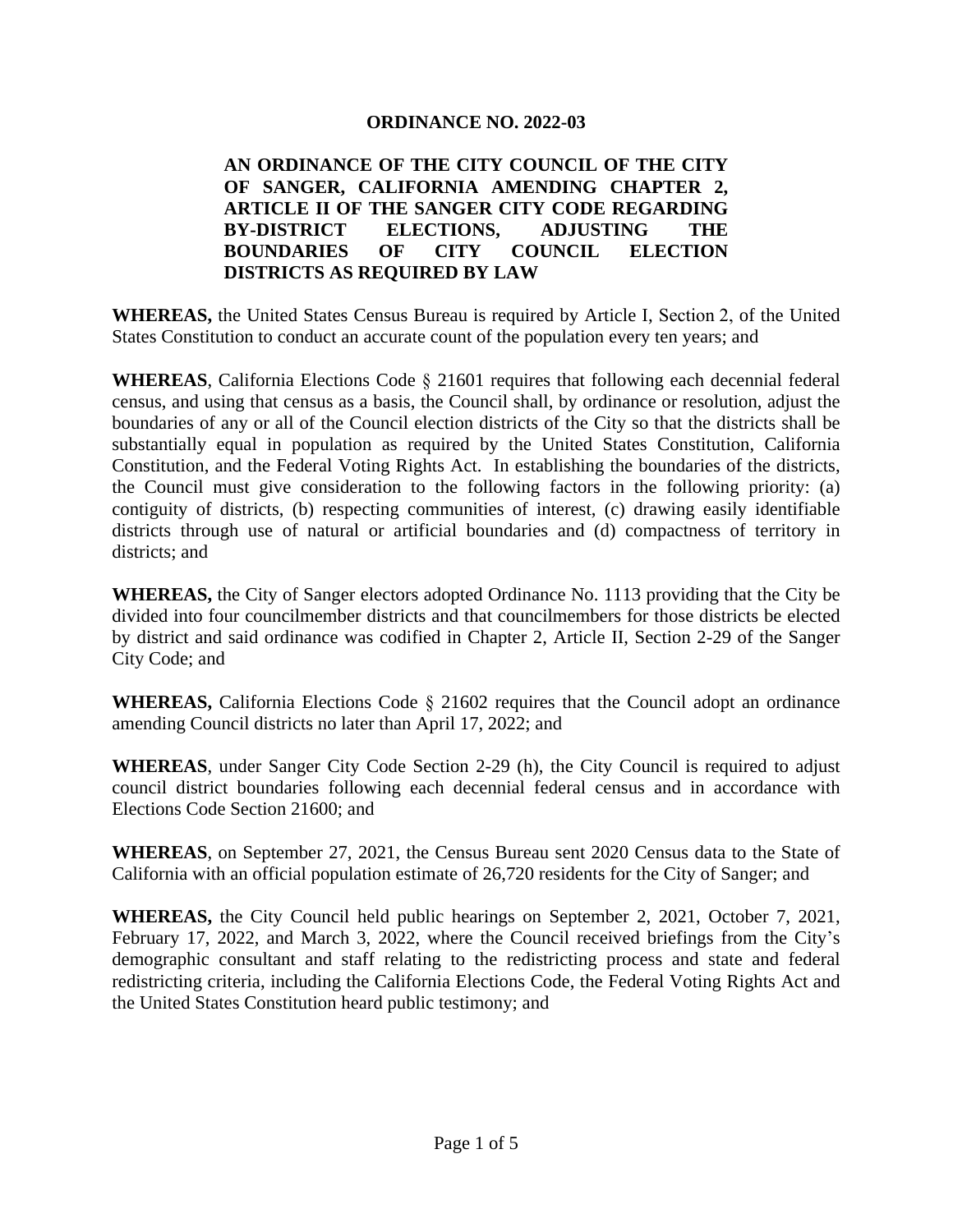**WHEREAS**, at the February 17, 2022, and the March 3, 2022 public hearings the Council received a presentation of several draft maps prepared by the City's demographic consultant for compliance with applicable laws and standards and received and reviewed additional maps submitted by the public; and

**WHEREAS,** at the March 3, 2022 public hearing, the City Council agreed on Map 202, designating it as the preferred map and thereby directing that it be presented to the Council for adoption by Ordinance at subsequent meetings as required by law; and

**WHEREAS**, during the public hearings, public comment was received on redistricting criteria, communities of interest, and draft maps; and

**WHEREAS,** at each of the public hearings on redistricting, the Council heard testimony relating to "communities of interest," which led the Council to reach the following determinations about communities of interest on the preferred map, as required under federal and state law:

- (1) The election districts are geographically contiguous. The districts are arrayed in a simple and logical form without any islands and with minimal intrusions from the area of one district into another.
- (2) To the extent practicable, the preferred map respects the geographic integrity of local neighborhoods and local communities of interest.
- (3) The Council heard testimony about what constitutes communities of interest in the public's view.
- (3) The election districts are easily identifiable and understandable by residents. The districts in the preferred map form a relatively simple pattern.
- (4) To the extent practicable, the election districts are geographically compact. Their configurations for the most part are compact, simple shapes, with nearby populations included in the same districts.
- (5) The election districts are balanced in terms of total population and voting age population. The districts are well within the one-person/one-vote deviations permitted under federal and state voting rights laws.
- (6) The election districts conform to concentration of minority voters.

**WHEREAS,** all information in the staff reports, maps, presentations, Council debate and public testimony referenced above is hereby incorporated into this decision and serves as evidentiary basis for these findings and legislative decision.

**NOW, THEREFORE,** THE CITY COUNCIL OF THE CITY OF SANGER DOES ORDAIN AS FOLLOWS: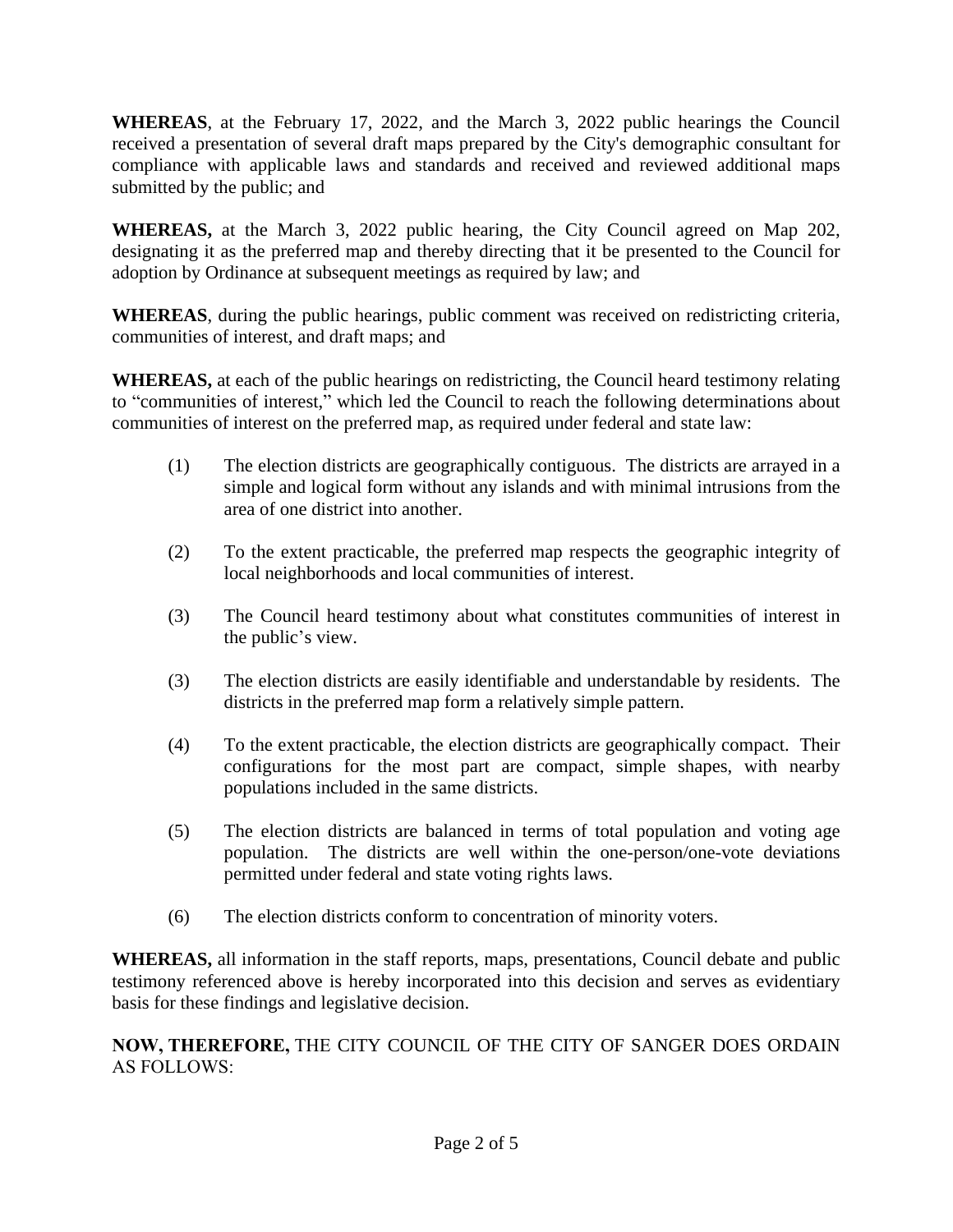**SECTION 1.** The foregoing recitals and findings are true and correct and incorporated by reference.

**SECTION 2.** This Ordinance is adopted following four noticed City Council public hearings as required by California Elections Code section 21607.1 and two additional public hearings in compliance.

**SECTION 3.** Subsection 2-29 (d) of Section 2-29 f Chapter 2 (Administration), Article II (City Council) of the Sanger City Code is amended to read as follows:

Section 2-29 (d) The boundaries of the four councilmember districts are described as follows:

### *District Election Boundaries*

# **District 1**

The region bounded and described as follows: Beginning at the point of intersection of Greenwood Ave and 9th St, and proceeding northerly along Greenwood Ave to 4th St, and proceeding easterly along 4th St to West Ave, and proceeding northerly along West Ave to

3<sup>rd</sup> Street, and proceeding westerly along 3<sup>rd</sup> Street to Greenwood Ave, and proceeding northerly along Greenwood Ave to Oak Ave, and proceeding westerly along Oak Ave to Fairbanks Ave, and proceeding northerly along Fairbanks Ave to the City northern border,

and proceeding clockwise along the City border to Rainbow Ave, and proceeding westerly along Rainbow Ave and 8th St to K St, and proceeding southerly along K St to 9th St, and proceeding westerly along 9th St to the point of beginning.

# **District 2**

The region bounded and described as follows: Beginning at the point of intersection of Rainbow Ave and the City's eastern border, proceeding westerly along Rainbow Ave and 8th St to K St, and proceeding southerly along K St to 9th St, and proceeding westerly along 9th St to O St, and proceeding southerly along O St to 14th St, and proceeding westerly along 14th St to Park Ave, and proceeding southerly along Park Ave to Cherry Ave, and proceeding westerly along Cherry Ave to De Witt Ave, and proceeding southerly along De Witt Ave to North Ave, and proceeding easterly along North Ave to Swan Ave, and proceeding southerly along Swan Ave to the City border, and proceeding counter-clockwise along the City border to the point of beginning.

# **District 3**

The region bounded and described as follows: Beginning at the point of intersection of Jensen Ave and Greenwood Avenue, and proceeding northerly along Greenwood Ave to 4th St, and proceeding easterly along 4th St to West Ave, and proceeding northerly along West Ave to 3<sup>rd</sup> Street, and proceeding westerly along 3<sup>rd</sup> Street to Greenwood Ave, and proceeding northerly along Greenwood Ave to Oak Ave, and proceeding westerly along Oak Ave to Fairbanks Ave, and proceeding northerly along Fairbanks Ave to the City northern border, and proceeding counter-clockwise along the City border to the Jensen Ave, and proceeding easterly along Jensen Ave to the point of beginning.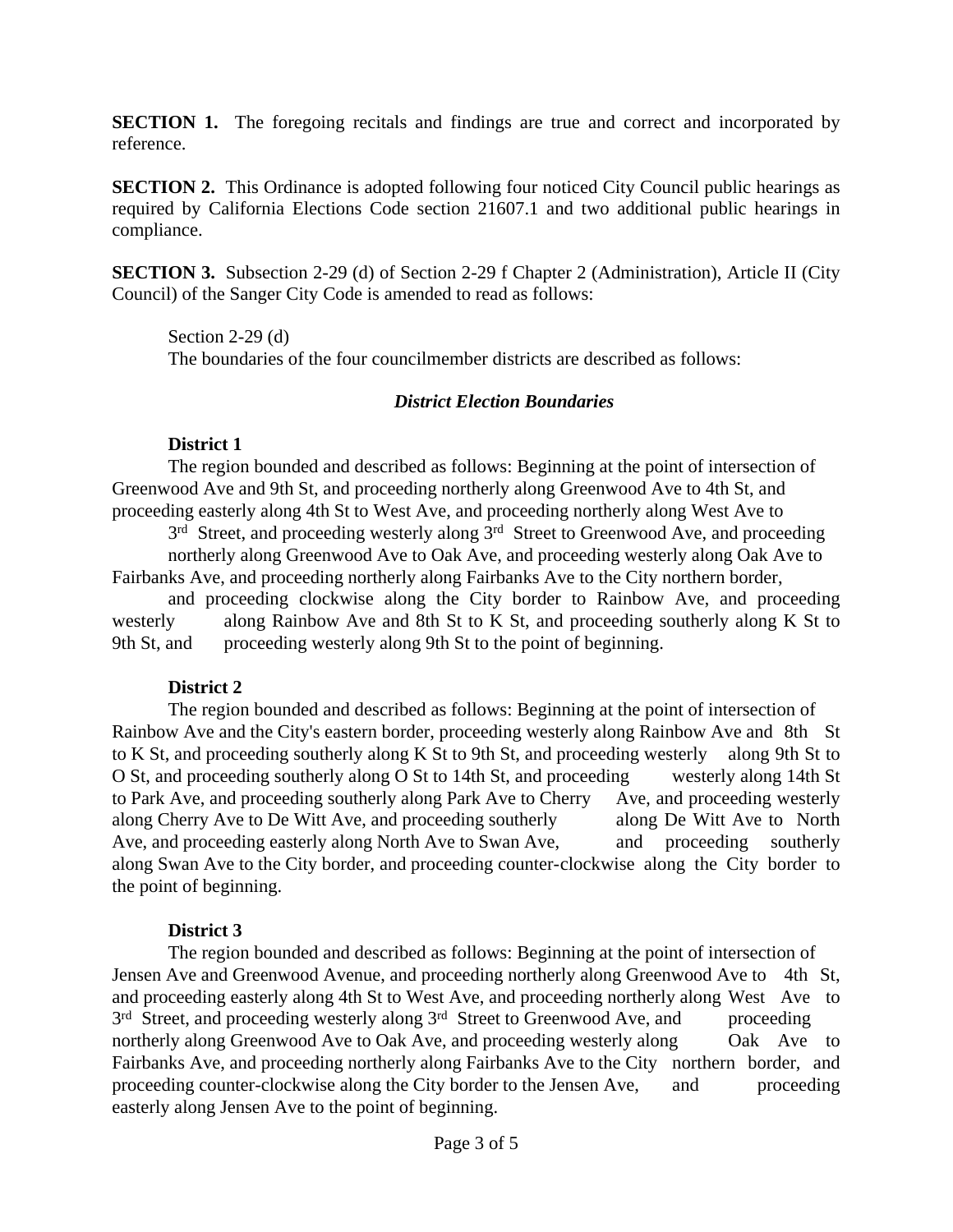#### **District 4**

The region bounded and described as follows: Beginning at the point of intersection of Greenwood Ave and Jensen Ave, and proceeding southerly along Greenwood Ave to 9th St, and proceeding easterly along 9th St to O St, and proceeding southerly along O St to 14th St, and proceeding westerly along 14th St to Park Ave, and proceeding southerly along Park Ave to Cherry Ave, and proceeding westerly along Cherry Ave to De Witt Ave, and proceeding southerly along De Witt Ave to E North Ave, and proceeding easterly along North Ave to Swan Ave, and proceeding southerly along Swan Ave to the City border, and proceeding clockwise along the City border to Jensen Ave, and proceeding easterly along Jensen Ave to the point of beginning.

The foregoing district boundaries are depicted on the "City Council District Boundaries Map" in Exhibit "A" of Ordinance No. 2022-03 and on file in the City Clerk's Office which is hereby adopted and incorporated by this reference. These boundaries will remain in effect until amended by ordinance as required by law.

**SECTION 4.** City Council elections shall continue to be conducted "by districts" in four districts as set forth in Section 2-29 as amended herein.

**SECTION 5.** All ordinances and resolutions, or parts thereof, in conflict with this Ordinance are hereby repealed.

**SECTION 6.** The City Manager and City Clerk are directed to take all necessary steps to give effect to this Ordinance. If necessary to facilitate the implementation of this Ordinance, the City Clerk is authorized to make technical adjustments to the election district boundaries that do not substantively affect the populations in the districts, the eligibility of candidates, or the residence of elected officials within any district. The City Clerk shall consult with the City Manager and City Attorney concerning any technical adjustments deemed necessary and shall advise the City Council of any such adjustments required in the implementation of the districts.

**SECTION 7.** The City Clerk is hereby directed to provide a certified copy of this Ordinance and a copy of the GIS shapefile reflecting the adjusted council district boundaries to the Fresno County Registrar of Voters for use in subsequent Sanger City Council Elections.

**SECTION 8.** Compliance with California Environmental Quality Act. This activity is exempt from environmental review under the California Environmental Quality Act ("CEQA") (Pub. Resources Code, § 21000 et seq.) pursuant to State CEQA Guidelines, (Cal. Code Regs., tit. 14, § 15000 et seq.) §§ 15061(b)(3), 15320, and 15378(b)(3). The redistricting process is an organizational and administrative activity of the City, does not have the potential to result in either a direct or reasonably foreseeable indirect physical change in the environment, and is therefore not a project for purposes of CEQA. (State CEQA Guidelines, §§ 15061(b)(3);  $15378(b)(5)$ .) In the event the transition process does constitute a project, it is categorically exempt under the Class 20 (Changes in the Organization of Local Governments) categorical exemption. (State CEQA Guidelines, § 15320.) None of the exceptions to the exemptions found in State CEQA Guidelines, § 15300.2 apply.